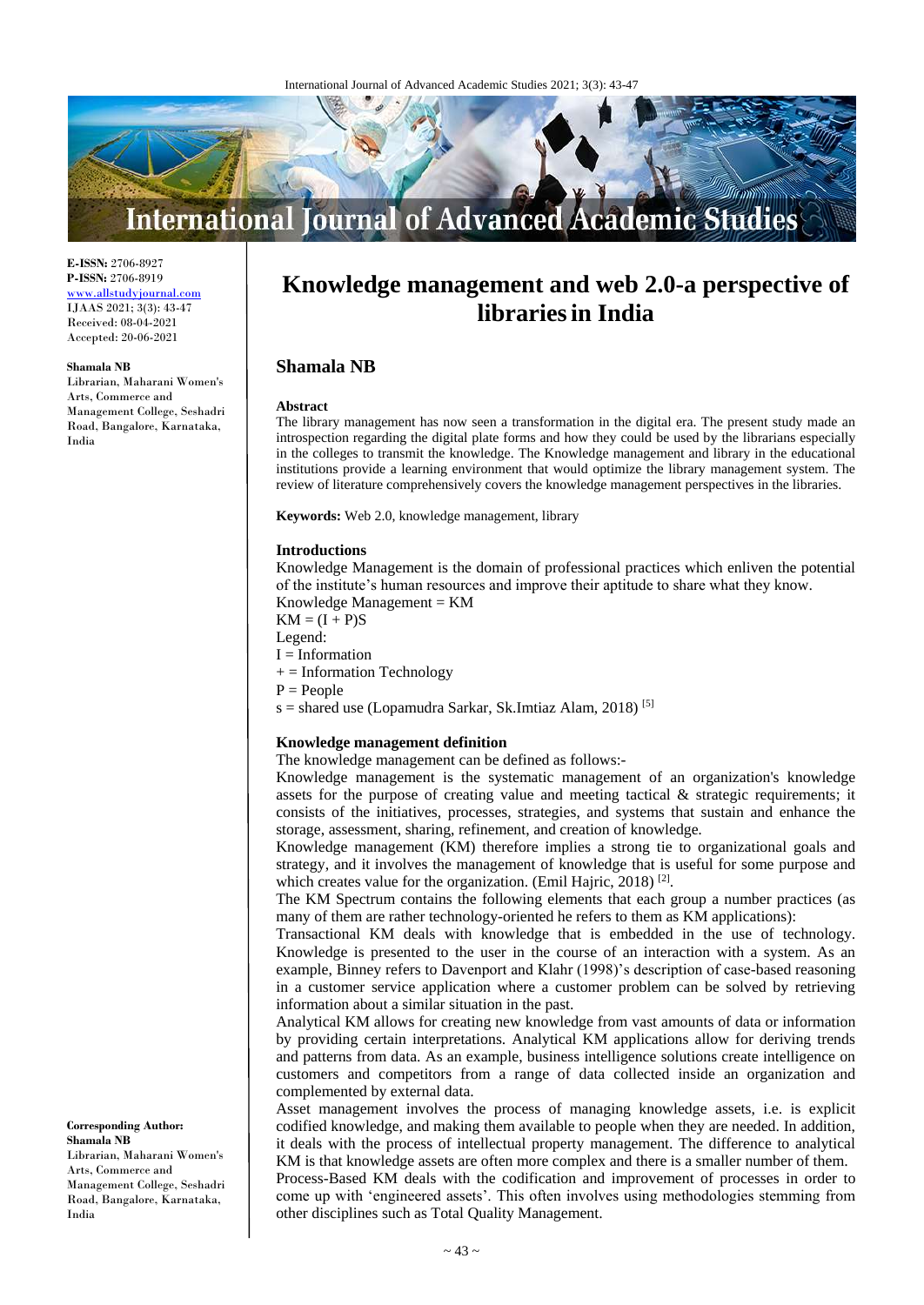Developmental KM aims at improving and developing the competencies or capabilities of an organization's knowledge workers including both explicit and tacit knowledge. This may include training and skill development programs focusing on explicit knowledge but also the development of learning programs focusing on tacit knowledge.

Innovation and creation KM fosters an environment in which knowledge workers, preferably with different backgrounds, can come together to create new knowledge. Innovation and creation of new knowledge is facilitated by virtual teams, networking and communities

| Table 1: List of generic web 2.0 applications |  |
|-----------------------------------------------|--|
|-----------------------------------------------|--|

| <b>Generic Web 2.0 Application</b> | <b>Example</b>      |
|------------------------------------|---------------------|
| Wiki                               | www.wikimedia.org   |
|                                    | www.twiki.org       |
| Shared workspace                   | www.geogle.com/docs |
| Blogging                           | www.blogspot.com    |
|                                    | www.worpress.com    |
| Social bookmarking                 | www.digg.com        |
|                                    | del.icio.us         |
| Social networking                  | www.facebook.com    |
|                                    | www.orkut.com       |
|                                    | www.myspace.com     |
|                                    | www.twitter.com     |
| Media sharing                      | www.youtube.com     |
|                                    | www.picassa.com     |
|                                    | www.flickr.com      |

McAfee (2006) <sup>[13]</sup> made an attempt to break down some common features of Web 2.0 applications into a number of components that he refers to as SLATES. The synonym stands for the first letters of the components which are:

## **Search**

McAfee points out that search technology is essential for an information platform. Although navigation aids might help the user to find information, keyword searches are the most popular way of finding information.

## **Links**

Links are the basis of all web-based systems and give a good indication of what is important and really matters to the users.

## **Authoring**

The popularity of sites like Wikipedia and blogs show people's interest in authoring and publishing to a broad audience. Blogs are means for publishing by an individual and wikis let a group of people publish collaboratively.

## **Tags**

Tagging lets users assign tags to important pieces of information like intranet pages and links. According to McAfee tagging is a way to "outsource" the categorization of content to a system's users. The corresponding categorization system is called a "folksonomy" and contrasts taxonomies, which are up-front categorizations by experts.

## **Extensions**

These are components that assist users by automating some categorization work. A prominent example referred to my McAfee is Amazon's recommendation system that suggests users based on their previous action what they could be interested in.

#### **Signals**

These are applications that signal users when content on pages of interest has been updated. A key technology used for this is RSS (short form of "Really Simple Syndication"), which is a protocol that allows users to aggregate updates from a numerous websites in one single place. (Thomas Bebensee, 2010) [15] .

## **Review of literature**

Lalitha Aswath *et al.* (2009)<sup>[4]</sup> explores the feasibility of services offered through intranet services in university libraries in the state of Karnataka and Jammu and Kashmir. The information and knowledge enolved over the year has impacted the organizations, including academic libraries. The researches discuss the various components of knowledge management process identifies Intranet as one of the tools of KM its contents, resources required and advantages as a tool for KM.

Imran Khan  $(2013)$ <sup>[3]</sup> provides the interactive environment required in libraries with web 2.0 and the new ways available for information storage and retrieval. The advent of Information and Communication Technology (ICT) in the libraries and information centres has brought about a drastic change in the acquisition of information processing, storing, accessing, disseminating and usage. New technologies and web 2.0 applications social media, cloud computing and others have impacted the various aspects of organizations. The service delivery and content delivery over online is now customer driver, socially rich, more interactive and collaborative. The libraries and corporate information centres have to choose from the tools and practical methods to implement the processes.

Sheikh Mohad Imran  $(2011)$ <sup>[10]</sup> explores the impact and use of web 2.0 in the libraries in a sample study conducted in twelve National Libraries. The technological advances have impacted the way one seek and obtain the information. The web applications as backed by the new programing languages have changed over the years. The researcher focuses on the impact and applications of Web 2.0in the libraries.

Oranuch Sawetrattanaration (2014)<sup>[6]</sup> conducts the study in Thai university libraries investigating the implementation of Web 2.0 technology for Information literacy Instruction. The study covers the implementation, its ways and problems. The reasons for non-implementation of Web 2.0 technology are also explored. The researcher identifies the implementation gaps of web 2.0 technology for ILT and also the reinforcement of the implementation.

Suthanya Doung  $(2018)$ <sup>[12]</sup> explore the awareness and use of web 2.0 tools by the first year Information Science (IS) students at Walailak University of Two hundred and Six undergraduates were surveyed. The survey results showed the familiarity of web 2.0 tools among the IS students of WV. The recommendations were made to the university to leverage the Net generation or digital natives to enhance learning among the students

Tanmay Saha  $(2015)$ <sup>[14]</sup> contends the relevance and importance of Information and knowledge Society as well as libraries. Data and Information need to be harnessed to make it useful. The knowledge management contributes largely in this regard. The academic libraries can get benefits from knowledge management bridges the relationship between library and the user.

The digital transformation has opened up digital formats through web, online public Access catalogue via internet.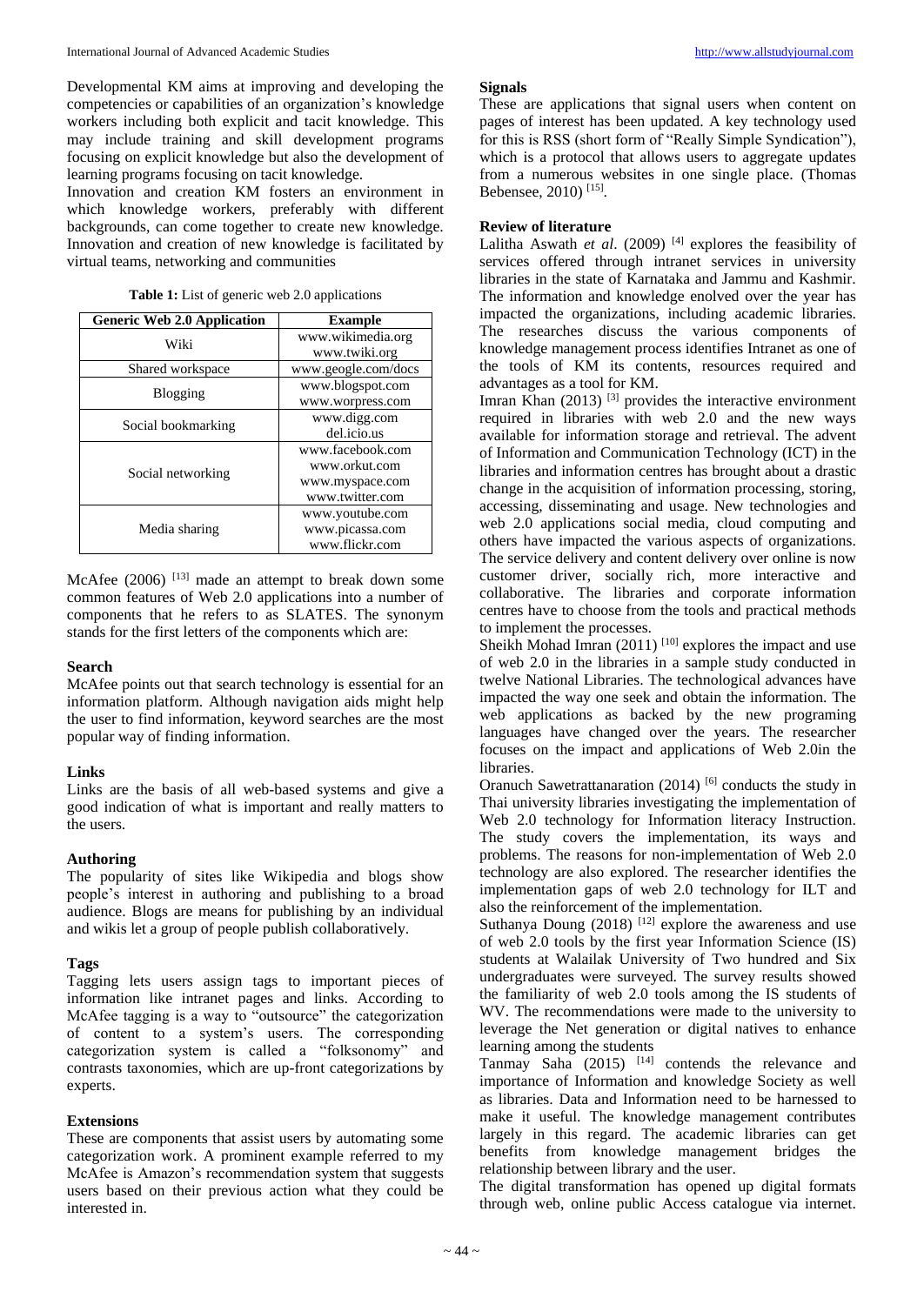The authors delineate the differences between information professional ay in management of the knowledge and information in the digital environment.

## **Objectives of knowledge management in academic libraries**

The main objective of Knowledge management is to ensure that the right information is delivered to the right person just in time, in order to take the most appropriate decision. The objectives are as follows:

- To promote collection, processing, storage and distribution of knowledge
- To promote scientific research
- To promote relationship between library and users
- To protect the intellectual property right, in information technology era
- To create knowledge repositories and manage knowledge as an asset
- To organize the value of knowledge and improve effective research (Rajurkar M.U., 2011)<sup>[7]</sup>.

## **Roles of knowledge professionals for knowledge management**

Knowledge Management has emerged as a key concern of organizations. Librarians have long been regarded as part of the support staff of the organization, working quietly in the background, often uninvolved in any of the critical functions of the organization. Information professionals have to recast their roles as an knowledge professional. In other words, librarians need to work as knowledge worker.

Knowledge work is characterized by variety and exception rather than routine and is performed by professional or technical workers with a high level of skill and expertise. So those who exercise their intellects in any of these types of activities are knowledge workers. If librarian's work can be or is totally routinized, then they are an administrative worker (for example, gatekeeper), not a knowledge worker. (Seonghee Kim, 1999)<sup>[8]</sup>.

## **Scope of km in the LIS profession**

Mainstream KM literature indicates that the application of KM contributes to the improvement in organizational performance, economic success in the market place, organizational creativity and operational effectiveness, quality of products and services and economic sustainability.

While, the value of KM in the LIS profession has been recognized as:

- Survival factor for libraries to overcome the challenges library professionals are facing in the changing and competitive environment
- Solution for the improvement of future prospects of libraries 26.
- Method for improving knowledge-based services for internal and external users through creating an organizational culture of sharing knowledge and expertise within the library.
- Solution for the development and application of the organizational knowledge to improve library operations and services. (Shabahat Husainand Mohammad Nazim,  $2015)$   $^{[9]}$ .

## **Need for km in libraries**

The exponential growth in human knowledge in a variety of formats has led libraries to develop their resources, access

and share strategies from print to electronic and digital resources. Due to budget shortfalls in libraries, limited technological access, poor staffing and space, libraries have to carefully analyze the needs of their users and seek cooperative acquisitions plans to meet the needs of users.

In fact, the lion's share of the library budget is allocated to its staff and acquisition and cataloguing of library materials. Effective use of staff (HR) and improvement of efficiency and effectiveness of technical services operations are the real focus of knowledge management in academic libraries. The goal is to make full use of the knowledge existing in the organization to increase the operational efficiency and productivity.

## **Resources required by km**

KM is a useful resource. Qualified and dedicated personnel are required for a successful KM effort, as a supporting technology. One of the resources required for a successful KM effort is personnel. KM requires not only knowledgeable employees, but also specialized knowledge workers. A KM worker requires varying depths of knowledge in particular areas

- *Technical skills*  information (resources) management, information technology skills.
- *Business knowledge*  industry, markets customers, competitors, and general business context.
- *Interpersonal skills*  networking, listening, interpreting, challenging, teamwork, communications.
- *Management skills*  motivating, coaching, facilitating, influencing.
- *Company/organization knowledge*  Knowledge of procedures and culture.
- *Personal characteristics*  integrity, confidence, openness, trust, supportive, honesty, willingness to learn. (Lalitha Aswath and Sangita Gupta, ICAL 2009) [4]

## **Knowledge management in library information centers**

As a learning organization, libraries should provide a strong leadership in Knowledge Management. Libraries should improve their Knowledge Management in all of the key areas of library services. To cope with the exponential growth in human knowledge, libraries need to develop their resources access and sharing strategies from printed to electronic and digital resources. Limited by funding, technology, staff and space, libraries must carefully analyze the need of their users and seek to develop cooperative acquisition plans to meet the needs of users. Libraries should be developed and maintained an integrated online public access catalogue (OPAC) with both internal and external resources as well as printed and other formats of knowledge. Libraries should use the new approach to capture web information by cooperative efforts such as Dublin Core, Metadata and the cooperative online resources catalogue. Other new methods such as data mining text mining, content management, search engines, natural language searching, concept of yellow pages and such technologies in information visualization as two dimensional or three dimensional knowledge mapping. (Sudhir S. Patil, (2013)) [11]

# **Towards an impact model of knowledge management 2.0**

This section explains how we determined the impact of Web 2.0 applications on KM practices in case studies in two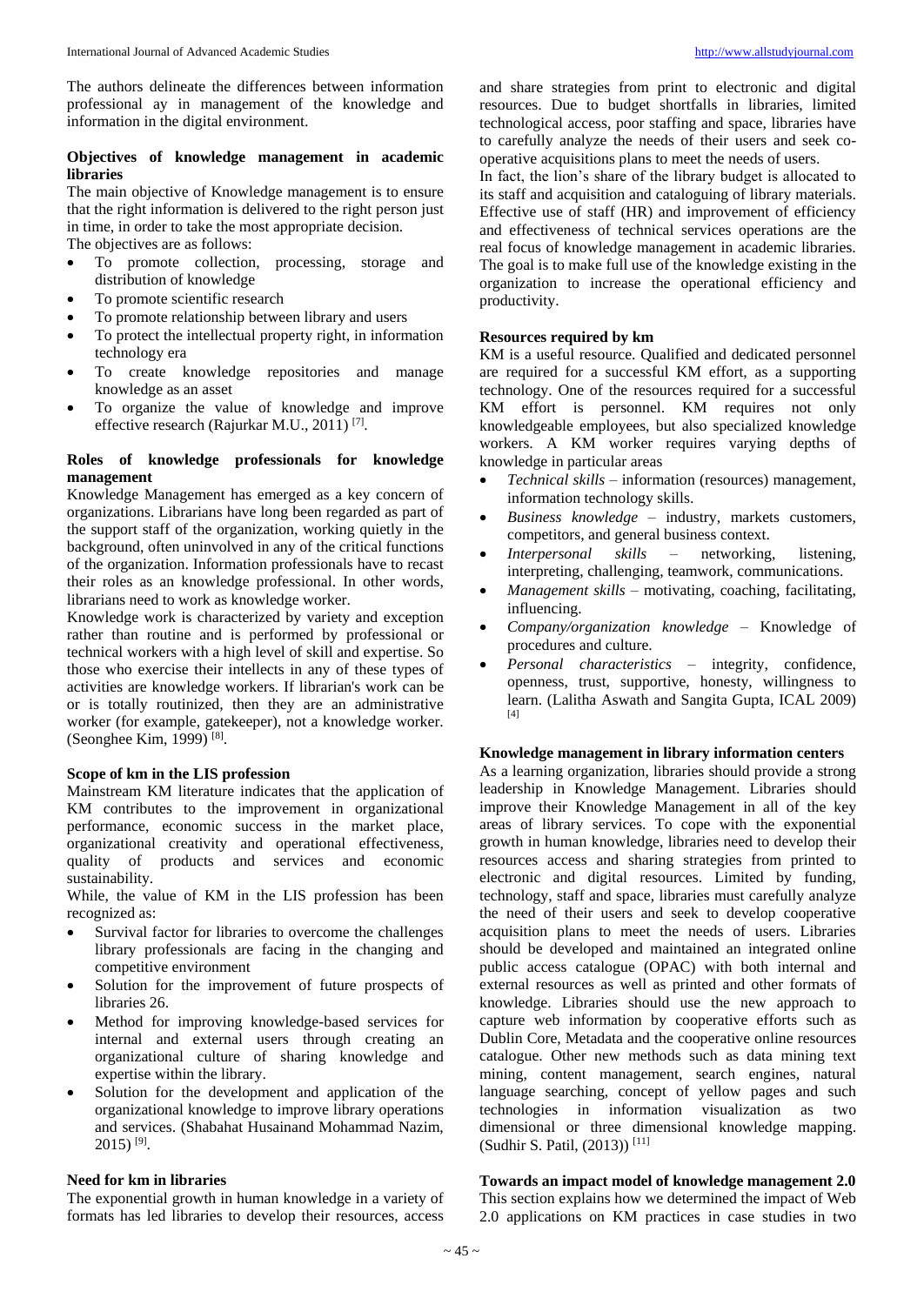student-run organizations. In addition, it introduces the KM 2.0 Spectrum, an overview of Web 2.0 applications for KM, and the KM 2.0 Impact Model that based on the findings from the two case studies. (Thomas Bebensee, 2011)<sup>[16]</sup>.

## **Data, Information, and Knowledge**



Data: Facts and figures which relay something specific, but which are not organized in any way and which provide no further information regarding patterns, context, etc. I will use the definition for data presented by literature "unstructured facts and figures that have the least impact on the typical manager."

**Information:** For data to become information, it must be contextualized, categorized, calculated and condensed. Information thus paints a bigger picture; it is data with relevance and purpose. It may convey a trend in the environment, or perhaps indicate a pattern of sales for a given period of time. Essentially information is found "in answers to questions that begin with such words as who, what, where, when, and how many".

IT is usually invaluable in the capacity of turning data into information, particularly in larger firms that generate large amounts of data across multiple departments and functions. The human brain is mainly needed to assist in contextualization.

## **Library 2.0**

Library 2.0 is the application of interactive, collaborative, and multimedia web-based technologies to web-based library services and collections. In the library and information professional world, a savvier audience of users relative to the general consumer is generally dealt with. The library professionals also tend to the digital divide issues of the more challenged user. This means that what most critical users of the library do not know about or use, the library professionals can often inform them about and train them in the newest technologies that can have an impact on their success. For those users who can quickly become comfortable using technologies such as Wikis, RSS, instant

messaging, news aggregators and blogs, the library professionals can help them to leverage these in making a difference in reaching their goals. Its quite clear that each and every one of the technologies listed in Web 2.0 above, *viz*., RSS, Wikis, blogging, personalization, podcasting, streaming media, ratings, alerts, folksonomies, tagging, social networking software, and the like could be useful in an enterprise, institutional, or community environment and could be driven or introduced by the library. The beauty of Web 2.0 and Library 2.0 is the level of integration and interoperability that is designed into the interface through the portal or intranet.

Library 2.0 is a concept of a very different library service, geared towards the needs and expectations of today's library users by making the information available wherever and International Journal of Digital Library Services whenever the user requires it, and seeks to ensure that barriers to use and reuse the information are removed. Library 2.0 is mainly around the concept of how to use the Web 2.0 opportunities in a library environment. It is one of the major breakthroughs seen in recent times. It is a new way of providing library services through new internet technologies with emphasis on users. Library 2.0 is a loosely defined model for a modernized form of library service that reflects a transition within the library world in the way that services are delivered to users. The main principle of the Library 2.0 is in the fact that the information has to be extended from the library to the users and vice versa, to allow fast and permanent adaptation of the library services. (Imran Khan, 2013) [3] .

## **Conclusion**

Based on the analysis of the current management characteristics of teaching and research library, this research